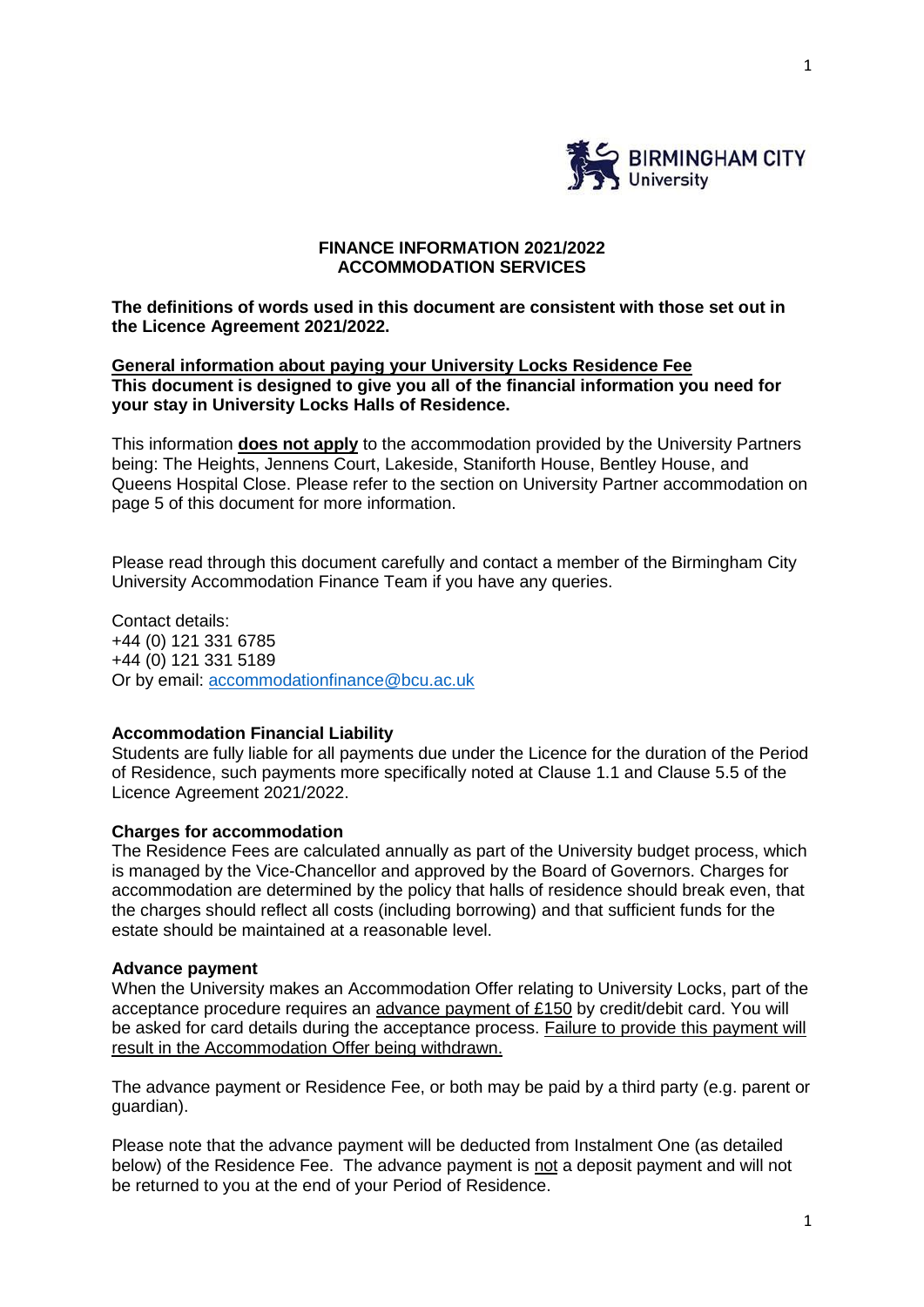If you do not have a credit/debit card then contact a member of the University Accommodation Services team. Please be aware that this may delay your acceptance significantly.

**How to pay your Residence Fee for University Locks (39, 40 & 41 week licence)** Payment of the Residence Fee should be in full or in three instalments.

#### **Three instalments**

The advance payment of £150 will be deducted from Instalment One of the Residence Fee.

Payment of the three instalments will be due on the following dates:

| <b>Instalment 1</b> | 01 October 2021 |
|---------------------|-----------------|
| <b>Instalment 2</b> | 07 January 2022 |
| <b>Instalment 3</b> | 29 April 2022   |

Please refer to the Residence Fee Summary 2021/2022 for the instalment amounts. Please note that the instalments do not equate to the academic terms.

#### **Sufficient funds**

If for any reason you find you do not have the funds to cover the Residence Fee instalment, please inform a member of the University Accommodation Finance Team as soon as possible before the payment due date.

The first few weeks at University can be expensive, particularly if you are moving away from home. Besides paying for your Residence Fee there will be other expenses such as books, stationery, food, travel, as well as entertainment. It is essential that you budget carefully so that you can live comfortably and without worry during your first few weeks.

### **APPLICABLE TO FOUNDATION ACTING STUDENTS**

# **How to pay your Residence Fee for University Locks (28 week licence)**

Payment of the Residence Fee can either be in full or in two instalments.

#### **Two Instalments**

The advance payment of £150 will be deducted from Instalment One of the Residence Fee.

Payment of the Residence Fee instalments will be due on:

# **01 October 2021**

#### **07 January 2022**

### **Late Offers**

If you receive a late Accommodation Offer you will be provided with a revised date for the first instalment.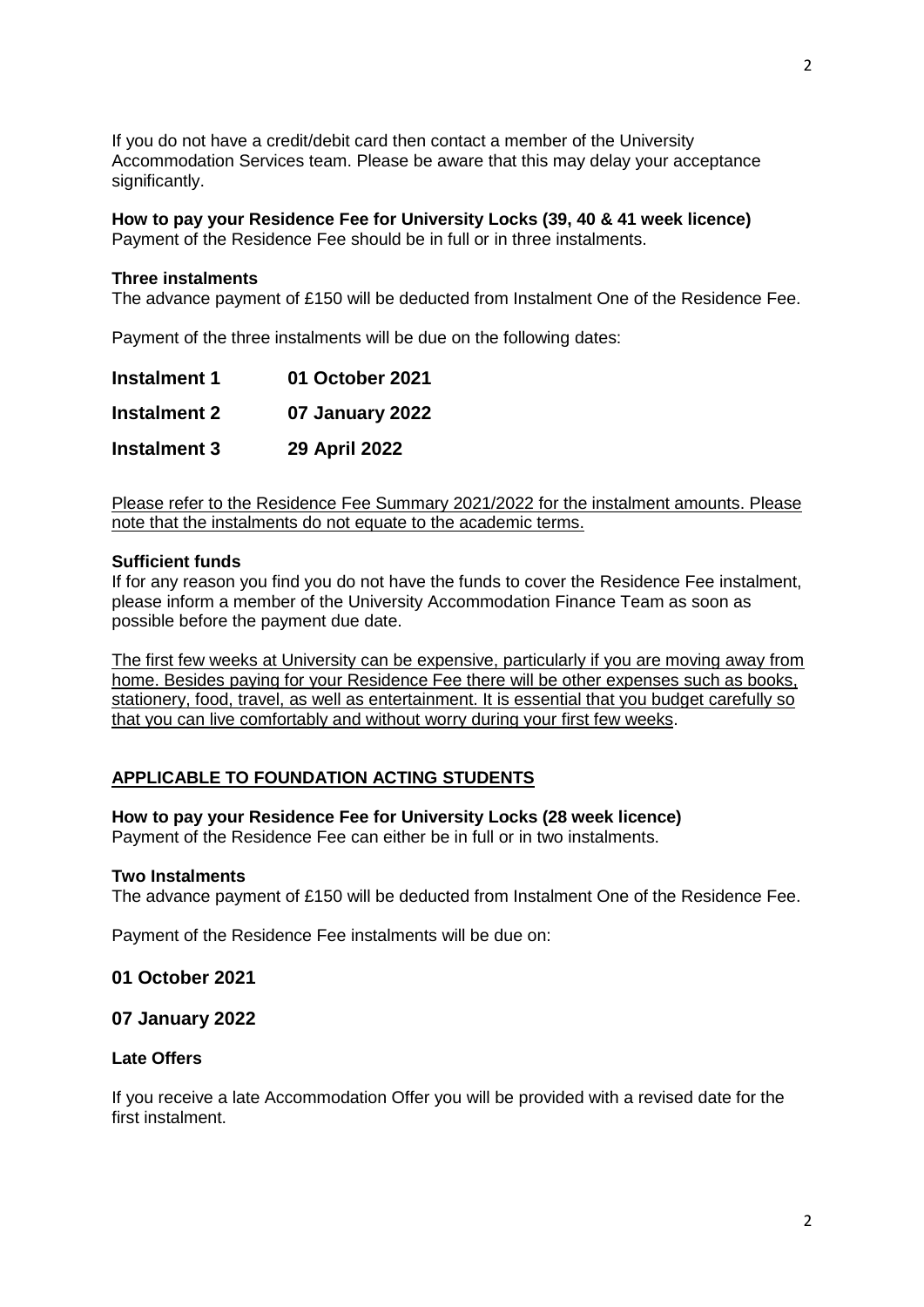#### **If you are an international student**

Due to UK Border Agency rules, the University is only allowed to accept accommodation payments for University managed halls of residence (**University Locks only**).

The University cannot accept money for University Partner accommodation being: The Heights, Jennens Court, Lakeside, Staniforth House, Bentley House and Queens Hospital Close and all other private sector apartments and houses.

Do not send any money to the University for accommodation until you have received an Accommodation Offer for University Locks. If you are offered accommodation with one of the University Partners, money will need to be sent directly to them.

In the event money is received for accommodation not owned by the University this money will be refunded back to the original payer via the original payment method. You will have to make the payment again to the University Partner (which may delay the room acceptance and may result in your offer being withdrawn). Please note it may take up to 6 weeks for a University refund to be processed.

#### **When paying by bank transfer**

Arrange the transfer with your bank to pay direct to the University's bank account. Remember to ask your bank to quote 'Accommodation Fees', your student ID number and your full name on the transfer. All payments to the University must be in GBP sterling. Payment of all bank charges is the responsibility of the student. Please be aware it can take two to three weeks for the University to allocate your payment once it has been transferred to the University's account.

If you are paying your Accommodation advance payment together with tuition fees, please ensure the two payments are clearly itemised separately on the bank transfer form.

After you have made your payment, please email a copy of the bank transfer remittance (before the Accommodation Offer deadline date, to ensure it is not withdrawn) to [accommodationfinance@bcu.ac.uk](mailto:accommodationfinance@bcu.ac.uk)

All transfers must be made payable to:

| <b>Birmingham City University</b>       |
|-----------------------------------------|
| 78069467                                |
| $60 - 02 - 35$                          |
| GB36 NWBK 6002 3578 0694 67             |
| NWBK GB 2L                              |
| <b>NatWest</b>                          |
| 1 St Philip's Place, Birmingham, B3 2PP |
|                                         |

#### **Student loans**

If you wish to apply for a student loan and you have not already submitted an application to Student Finance, you can find further information and details on how to apply online at: <https://www.gov.uk/student-finance>

You do not need to wait until you receive a confirmed offer of a place on a course before you apply.

If your loan is delayed, it is your responsibility to keep in weekly contact with the Accommodation Services Team and to provide evidence of your delay in writing from the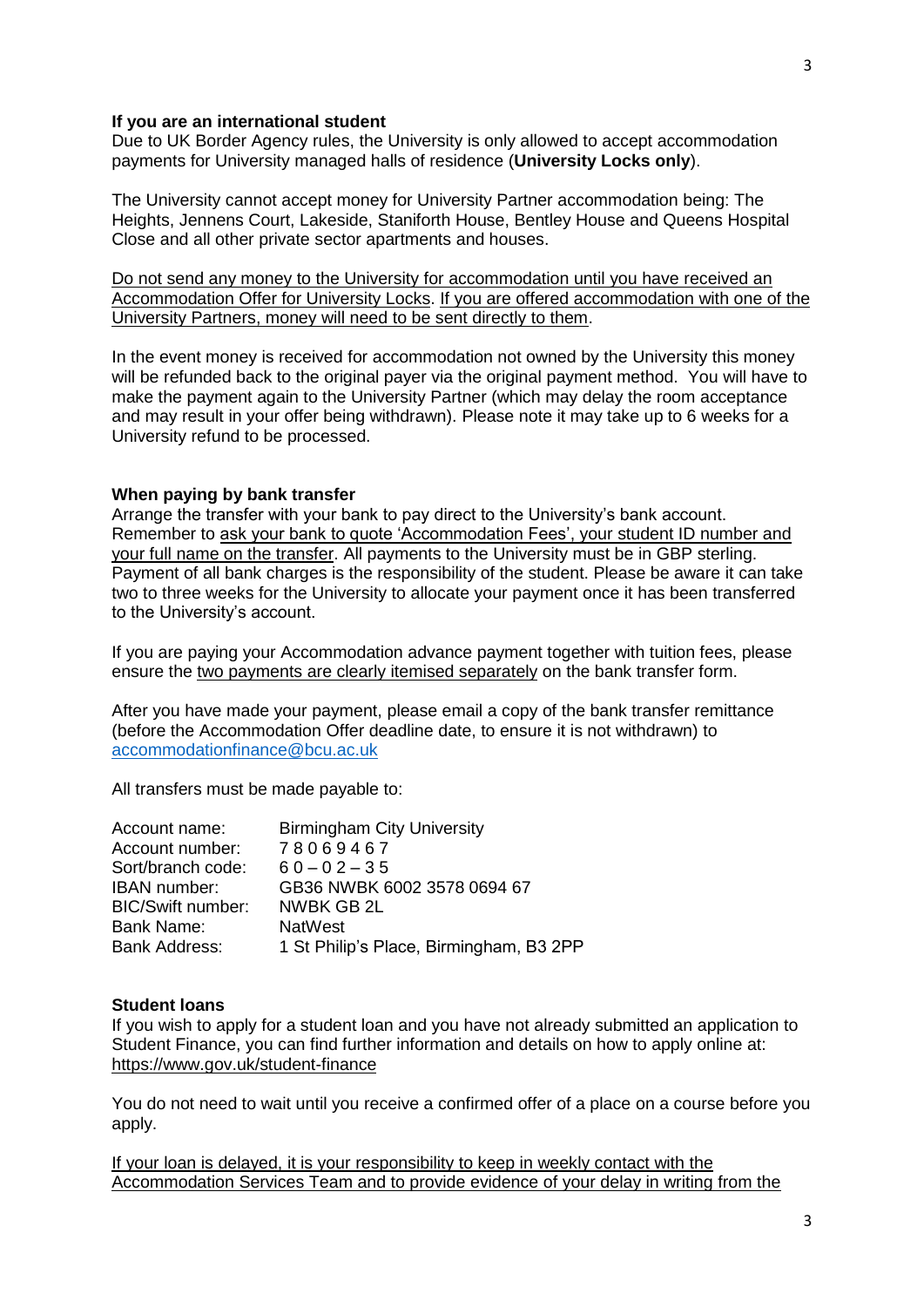Student Loans Company. Failure to provide evidence or keep in contact will result in the Accommodation Services Team taking further action. Please see the section below 'What happens if I fail to pay' for further information.

# **Other miscellaneous charges**

You will be contacted by the Accommodation Services Team if you need to pay for any other miscellaneous charges (such as damages, cleaning or replacement keys) pursuant to the Licence Agreement. Any dispute should be raised prior to an official Birmingham City University invoice being raised to cover the charge.

## **Refunds**

If during your stay in the Accommodation you are due a refund of monies, you must apply to the Accommodation Finance Team. If the refund is agreed, a request will be made by Accommodation Services Team to the University's finance department to process the refund back to the original source of payment. The refund will be made as soon as possible but it may take up to 6 weeks to be processed. Please refer to the University's Refund Policy for further details:

[www.bcu.ac.uk/about-us/corporate-information/policies-and-procedures/student-contract](https://www.bcu.ac.uk/about-us/corporate-information/policies-and-procedures/student-contract)

### **Where to go for financial assistance**

The University will make every effort to assist students who face financial difficulties and who have unpaid overdue fees. If you are facing severe financial difficulties, you can contact ASK: the Student Enquiry Service by telephoning +44 (0) 121 331 7777 or send an online enquiry to [ASK Us](https://iask.bcu.ac.uk/Login/login?) to request advice about any other sources of finance that may be available to you.

You can also register with [Blackbullion](https://www.blackbullion.com/) to develop key money and employability skills. Just use your University email address.

# **The Advice Centre, Students' Union**

The SU Advice Centre offers independent advice to students. Log an enquiry via [www.bcusu.com/advice/enquiry-form/.](http://www.bcusu.com/advice/enquiry-form/)

You can telephone +44 (0) 121 331 6801

Visit [The POINT](https://www.bcusu.com/the-point/) which is based on the first floor of Curzon Building, City Centre Campus or the SU Office in Seacole Building, City South Campus.

### **What happens if I fail to pay?**

Where students remain in default of the payment terms specified in the Licence Agreement and/or the Terms and Conditions of Licence, the University will terminate the Licence Agreement. This means you will be expected to vacate the Accommodation with full liability for the balance of the Residence Fee in line with Clause 5.5 of the Licence Agreement until the Accommodation is re-let.

Students are advised that the University will seek to recover any unpaid fees from the Student and reserves the right to consider recovery options available. This may include legal proceedings. If fees remain unpaid the debt may be referred to a debt collection agent to instigate legal proceedings on behalf of the University. This may have serious consequences on your ability to obtain credit in the future and may result in additional costs being incurred in addition to the amount already overdue.